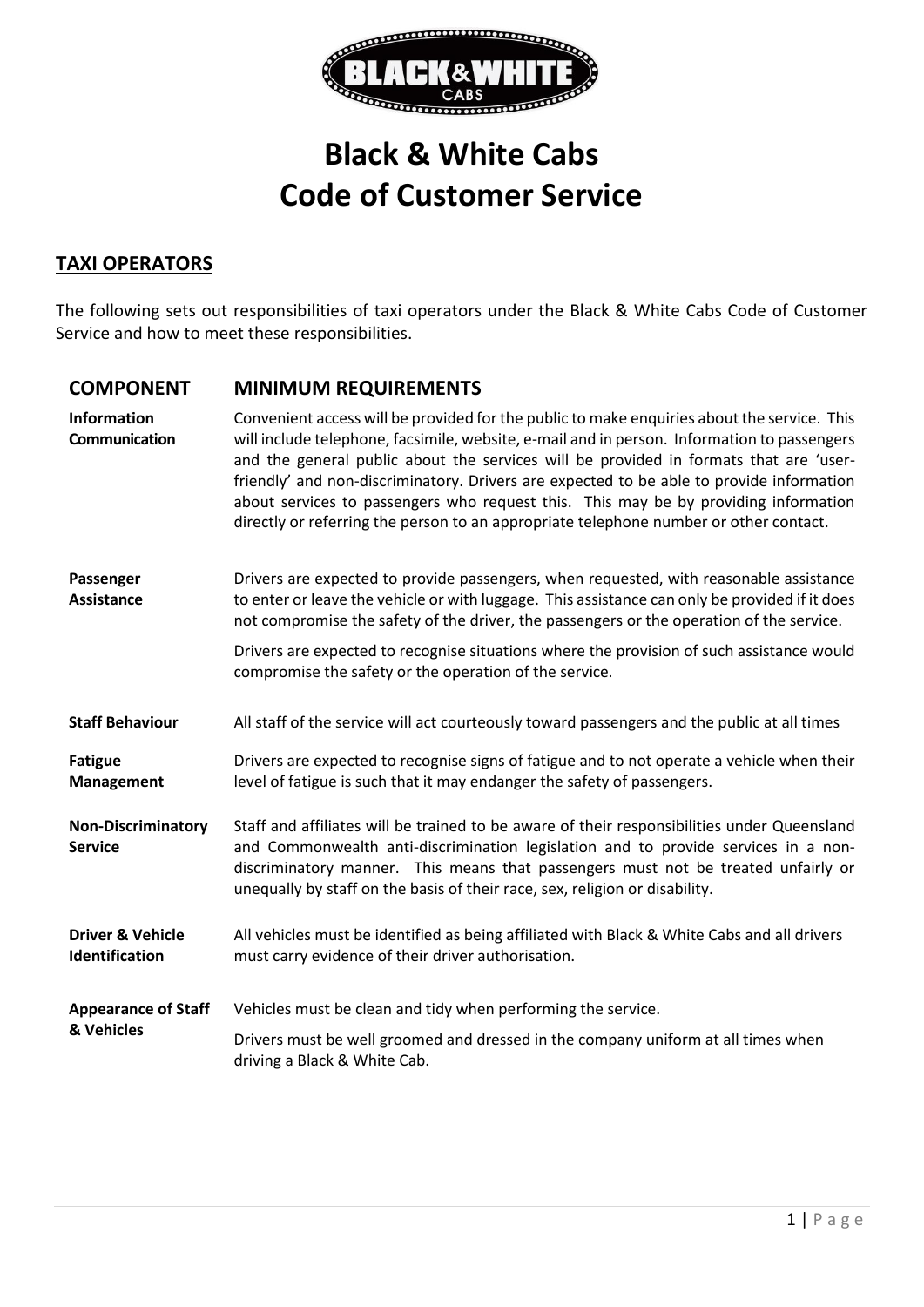

| <b>Passenger Comfort</b><br>& Safety        | Vehicles must be in a safe condition to provide a public passenger transport service<br>whenever in operation. This must be established by applying Quality Assurance practices<br>to operations and maintenance programs.                                                                                                                                                                                                                                                                                         |
|---------------------------------------------|--------------------------------------------------------------------------------------------------------------------------------------------------------------------------------------------------------------------------------------------------------------------------------------------------------------------------------------------------------------------------------------------------------------------------------------------------------------------------------------------------------------------|
|                                             | Vehicle features and accessories provided for passengers and regarded as being<br>appropriate for the service must be in working order (eg: air conditioning and interior<br>lighting).                                                                                                                                                                                                                                                                                                                            |
|                                             | Drivers must operate vehicles in a manner, which demonstrates regard to the well-being,<br>comfort and safety of passengers and the public. This includes:                                                                                                                                                                                                                                                                                                                                                         |
|                                             | Not exceeding the speed limit;<br>$\overline{\phantom{a}}$                                                                                                                                                                                                                                                                                                                                                                                                                                                         |
|                                             | Driving safely to suit the conditions (eg: rain, rough road).<br>$\overline{\phantom{a}}$                                                                                                                                                                                                                                                                                                                                                                                                                          |
|                                             | Not operating a vehicle unless they have a zero blood alcohol concentration;<br>$\overline{\phantom{a}}$                                                                                                                                                                                                                                                                                                                                                                                                           |
|                                             | Not operating a vehicle whilst under the influence of a drug which affects or could<br>$\overline{\phantom{a}}$<br>affect their ability to safely operate the vehicle. Drivers must not smoke in the vehicle<br>at any time and passengers must be made aware that by Regulation they cannot smoke<br>in the vehicle.                                                                                                                                                                                              |
|                                             | - Vehicles must not carry goods and/or luggage of a nature or in a manner which could<br>endanger the passengers.                                                                                                                                                                                                                                                                                                                                                                                                  |
| <b>Fares &amp; Charges</b>                  | Fares for the service must not exceed the maximum fares and charges for a standard taxi<br>service in accordance with the approved fare schedule and Taxi Regulations. All vehicles<br>will display the decal provided by Queensland Transport outlining maximum fares and<br>charges. All vehicles will have a taximeter installed and in working order. The taximeter<br>will record fares in way that ensures the maximum fares for a standard taxi service are not<br>exceeded. All taximeters must be sealed. |
|                                             | Drivers are trained in and will adhere to correct fare procedures. This includes the correct<br>operation of the taximeter and as set out in the Taxi Regulations.                                                                                                                                                                                                                                                                                                                                                 |
| <b>Knowledge of Taxi</b><br><b>Service</b>  | Drivers are expected to have a good knowledge of common destinations and major<br>connecting roads within the taxi service area where they are driving.                                                                                                                                                                                                                                                                                                                                                            |
| <b>Breakdowns &amp;</b><br><b>Accidents</b> | Systems and procedures are in place to ensure that wherever practical, customers and<br>passengers are informed of any service breakdowns or accidents. In cases of vehicle<br>breakdowns or accidents. This should include:                                                                                                                                                                                                                                                                                       |
|                                             | Communicating back to base in cases of breakdown or accident;<br>When passengers should or should not exit the vehicle;<br>$\overline{\phantom{a}}$<br>Where passengers should gather if they have to exit the vehicle;<br>$\overline{\phantom{a}}$                                                                                                                                                                                                                                                                |
|                                             | Situations where the driver may ask passengers for assistance.                                                                                                                                                                                                                                                                                                                                                                                                                                                     |
| Incident<br><b>Management Plan</b>          | Operators affiliated with Black & White Cabs operate under the Company's Incident<br>Management Plan - refer Customer Service Centre                                                                                                                                                                                                                                                                                                                                                                               |
| <b>Drivers</b>                              | Drivers are expected to understand and adhere to the approved Black & White Cabs Code<br>of Customer Service for taxi drivers, as set out below.                                                                                                                                                                                                                                                                                                                                                                   |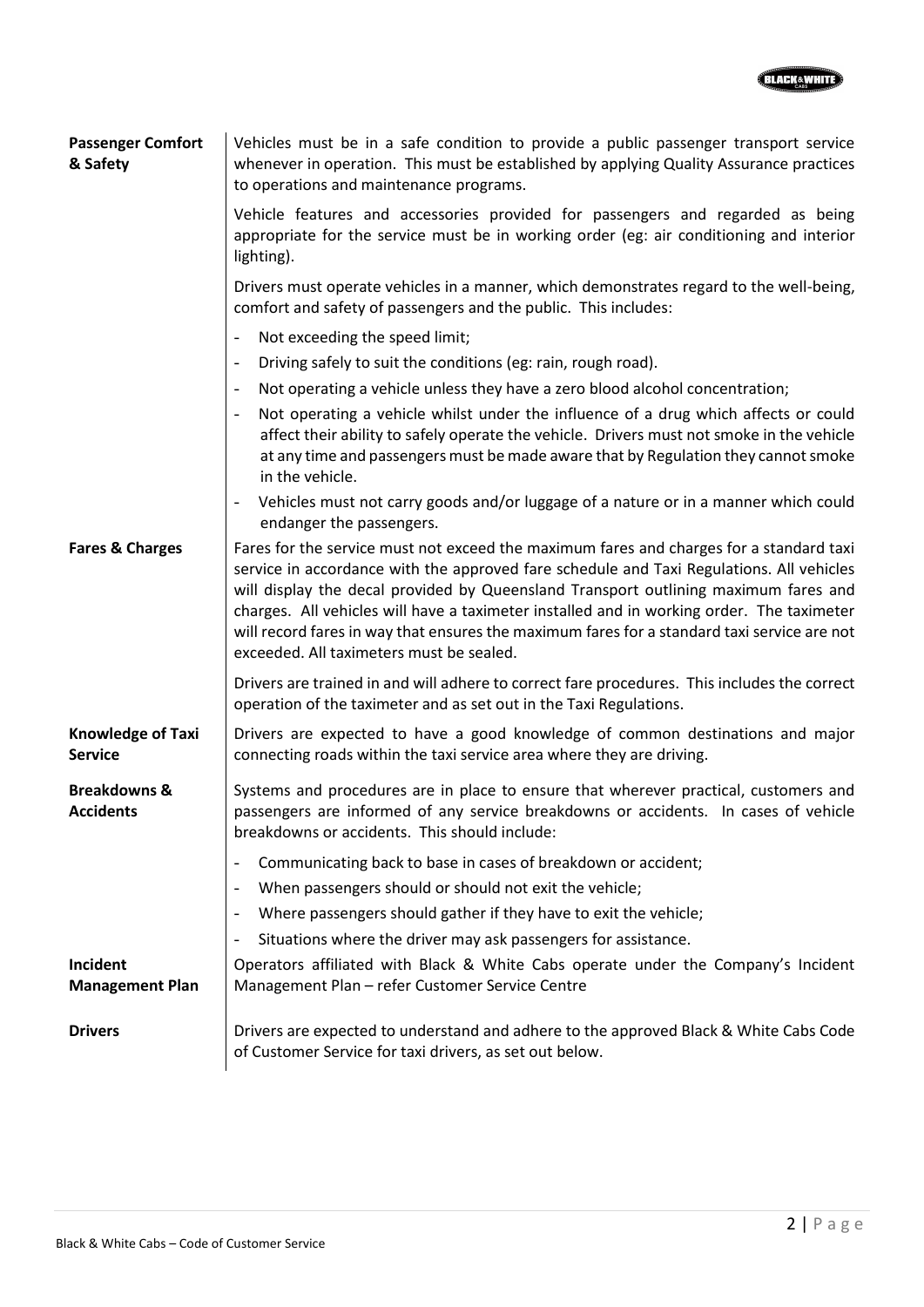## **TAXI DRIVERS**

The following sets out responsibilities of drivers of Black & White Cabs under the Code of Customer Service and how to meet these responsibilities:

| <b>COMPONENT</b><br><b>Information &amp;</b><br>Communication | <b>MINIMUM REQUIREMENTS</b><br>Drivers are expected to provide information about the Company's services to passengers<br>and to the general public if they are requested to. If the information is not known, people<br>should be referred to Black & White Cabs Customer Service as an appropriate point of<br>contact.                                                                                                                                                                                                                                                                                                           |
|---------------------------------------------------------------|------------------------------------------------------------------------------------------------------------------------------------------------------------------------------------------------------------------------------------------------------------------------------------------------------------------------------------------------------------------------------------------------------------------------------------------------------------------------------------------------------------------------------------------------------------------------------------------------------------------------------------|
| <b>Customer</b><br><b>Complaints</b>                          | Drivers must acknowledge all complaints from passengers about the service in a courteous<br>manner.                                                                                                                                                                                                                                                                                                                                                                                                                                                                                                                                |
|                                                               | All complaints received by drivers must be submitted back to the Customer Liaison Officer<br>of Black & White Cabs to be dealt with in an appropriate and timely manner.                                                                                                                                                                                                                                                                                                                                                                                                                                                           |
| Passenger<br><b>Assistance</b>                                | Drivers are expected to provide passengers with reasonable assistance with luggage or to<br>enter or leave the vehicle. This assistance can only be provided if it does not compromise<br>the safety of the driver or passengers or the operation of the service.                                                                                                                                                                                                                                                                                                                                                                  |
| <b>Driver Behaviour</b>                                       | Drivers are expected to act courteously towards passengers and the public at all times.<br>Drivers must not use abusive or offensive language or harass or threaten passengers.                                                                                                                                                                                                                                                                                                                                                                                                                                                    |
| <b>Fatigue</b><br><b>Management</b>                           | Drivers are expected to not operate vehicles if they feel that their fatigue levels are such<br>that the safety of passengers would be endangered.                                                                                                                                                                                                                                                                                                                                                                                                                                                                                 |
| <b>Non-Discriminatory</b><br><b>Service</b>                   | Drivers are expected to treat all passengers in a non-discriminatory manner consistent<br>with their responsibilities under the Queensland and Commonwealth anti-discrimination<br>legislation. This means not treating passengers unfairly or unequally on the basis of their<br>relationship status, parental status, race, age, impairment, religious beliefs, political<br>beliefs, trade union activities, gender identity, sex, sexuality, lawful sexual activity,<br>pregnancy, breastfeeding, family responsibilities, association with or relation to a person<br>identified on the basis of any of the above attributes. |
| <b>Driver Identification</b>                                  | Drivers must carry evidence of their driver authorisation at all times whilst driving a Black<br>& White Cab.                                                                                                                                                                                                                                                                                                                                                                                                                                                                                                                      |
| <b>Driver Appearance</b>                                      | Drivers must be well groomed and appropriately dressed at all times. Drivers are to wear<br>the approved Black & White Cabs uniform whilst driving a Black & White Cab.                                                                                                                                                                                                                                                                                                                                                                                                                                                            |
|                                                               | Drivers are not to wear the Black & White Cabs Driver Uniform except when driving a Black<br>& White Cabs taxi.                                                                                                                                                                                                                                                                                                                                                                                                                                                                                                                    |